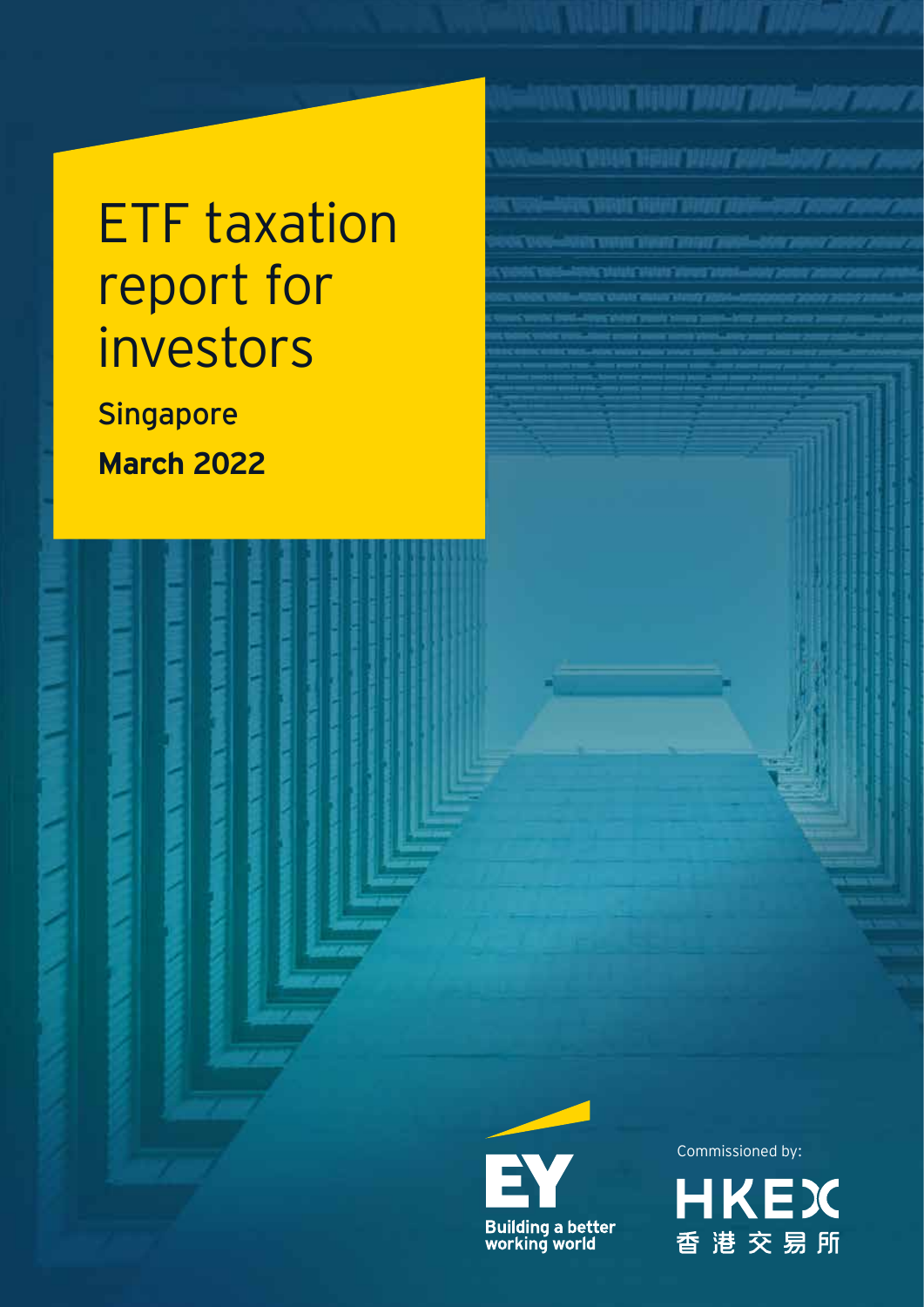# **Introduction**

Exchange Traded Funds (ETFs) continue to gain popularity by investors as an efficient mechanism to gain a broad array of desired market access. While return on investment (ROI) is a key priority, costs play an important role in maximizing ROI. One significant yet lesser understood cost with investing in ETFs is taxation. This is especially true for any cross-border investments which are normally subject to multiple instances of taxation.

In this Report, EY teams examine the impact of different types of ETFs on Singapore-based investor returns across key markets, ETF types and domiciles.

# Types of ETFs compared

Common forms of ETFs compared in this Report include the following:

#### **Hong Kong ETF**

#### **Luxembourg ETF**

# **Irish ETF**

Hong Kong unit trust authorized by the Securities and Futures Commission of Hong Kong.

Capital company constituted as a Société d'Investissement à Capital Variable (SICAV)/ Société d'Investissement à Capital Fixe (SICAF).

Irish Collective Assetmanagement Vehicle (ICAV) authorized as an Undertaking for Collective Investment in Transferable Securities (UCITS).

**US ETF**

Illustration using MSCI China Index ETFs:

Regulated Investment Company and satisfies specific requirements.

## **Singaporean ETF**

Unit trust authorized under Section 286 of the Securities and Futures Act, Chapter 289 of Singapore.

# General basis of preparation

- 1. This Report is general in nature.
- 2. It does not consider any transfer taxes such as stamp duty.
- 3. It considers only income tax/WHT effect on dividend and interest income received by the ETFs, and excludes capital gains tax or tax on trading profits/losses.
- 4. The distribution from ETFs are considered to be normal dividend and/or distribution (practically subject to local variances).
- 5. All investors are institutional corporate investors and tax residents in their domicile location(s), and subject to standard corporate income tax rate. Individual circumstances have not been considered.
- 6. To the extent domestic unilateral tax credit is available and considered, it is assumed that the necessary criteria are satisfied and the available tax credit will be within the prescribed limit.
- 7. Some jurisdictions may have regulatory restrictions on cross-border investments. Investors should seek separate legal and regulatory advice in this regard as this Report focuses solely on the potential tax implications of investing into different types of ETFs.
- 8. It does not consider any EU non-discrimination directives or relevant rules.

# Multiple instances of taxation on ETFs

An investor's ETF returns can generally be subject to tax at three levels:



This Report is prepared for informational purposes and supported by the ETF Tax Calculator. It sets out the key summary of the preparation basis as well as underlying assumptions. For more details, please visit: www.hkex.com.hk/ETFTaxCalculator.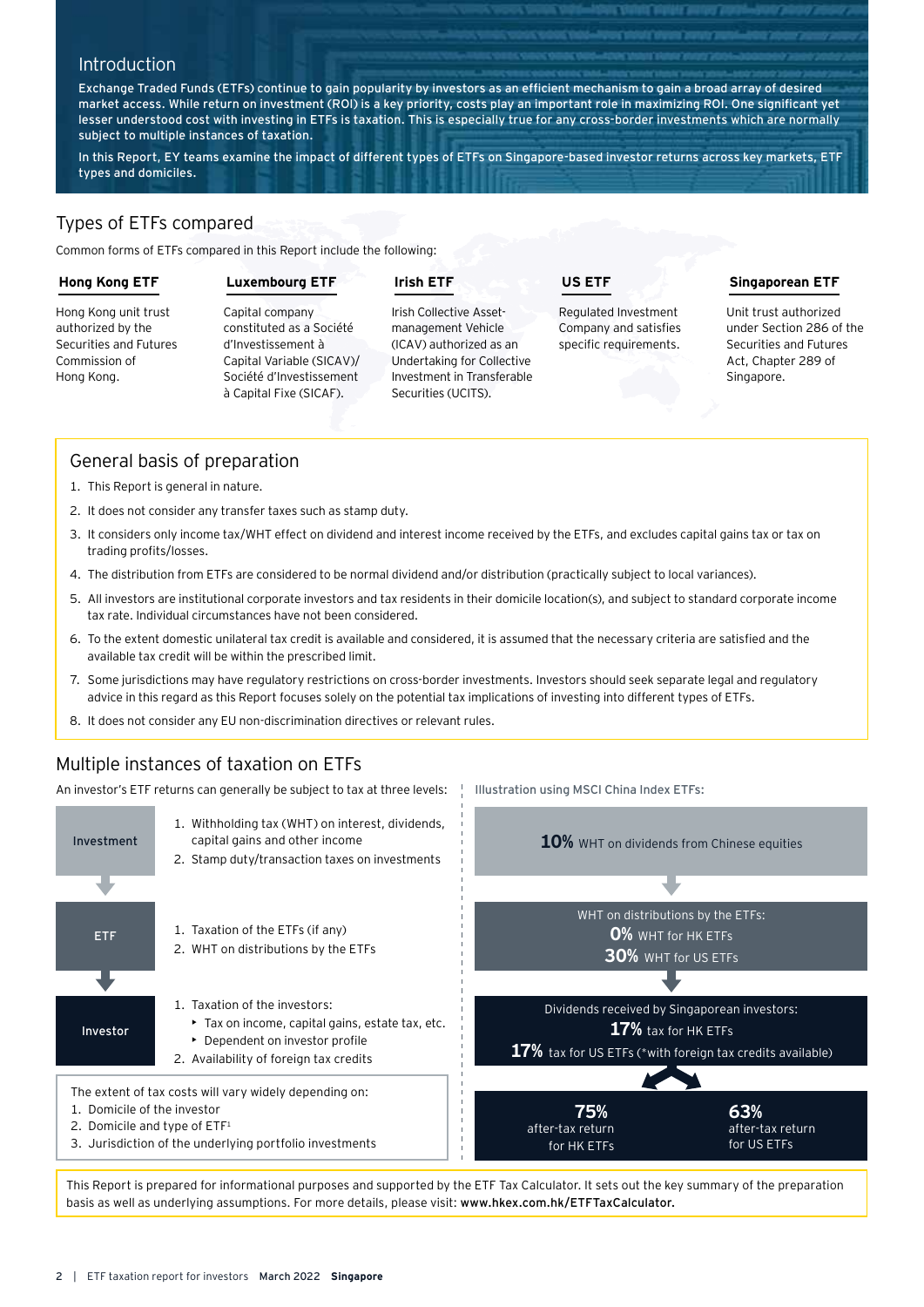# Singaporean investor after-tax returns compared

Figure 1 below depicts the percentage of expected after-tax return for institutional corporate investors from investing into different domiciled ETFs which seek to track the investment results of the same selected single market equity index. It is assumed that different domiciled ETFs tracking the same index would generate the same ETF distribution before all level of taxes<sup>2</sup>.

#### Figure 1. Single market equity indices<sup>3</sup>



# Consider total cost of ownership (TCO) including tax

This Report provides evidence that significant differences can arise in after-tax returns for ETFs domiciled in different jurisdictions. However, tax should not be the only consideration in ETF selection. Investors should evaluate ETF investment costs in the context of the TCO, including but not limited to bid-ask spread, broker commissions, total expense ratio and taxation. For more details about TCO, please read the *ETF Total Cost of Ownership primer* in the HKEX ETF webpage.

# Why Hong Kong ETFs?

Hong Kong domiciled ETFs have traditionally been recognized for their unique access to the domestic market of Mainland China. However, with the HKEX now carrying more than 140 ETFs and Leveraged and Inverse Products representing a wide range of global products, investors now have an enhanced ability to use Hong Kong ETFs to achieve their desired market exposures.

Furthermore, Hong Kong's ETF market, as a regional issuing and trading hub of ETFs, is seeing deepening liquidity driven by a continuously enhancing market structure. This translates into narrower bid-ask spread and lower trading cost for investors seeking to gain exposure to Asia and beyond via Hong Kong ETFs.

Investors can also benefit from lower tracking difference, which is a component of TCO, by trading Asia underlyings in the Asian time zone with Hong Kong ETFs as they can react to events occurring in Asia more timely.

Hong Kong ETFs may offer a tax-efficient, low-cost vehicle for investors to access a diverse range of asset classes and markets.

To learn more about Hong Kong ETFs, please visit the HKEX ETF webpage www.hkex.com.hk/etp.

To see the after-tax returns comparison on more indices, please visit: www.hkex.com.hk/ETFTaxCalculator.

#### Notes:

- 1. Especially important because this should have an impact on the following:
	- The applicable WHT rate at both the investment and investor levels
	- The applicable taxes at the ETF level
	- Access to any available tax treaty benefits
- 2. This includes portfolio level, ETF level and investor level, and does not take into account any fees to intermediates.
- 3. This Report is prepared based on the index constituents data and the applicable tax rates as of 31 December 2021. The index constituents data is provided by MSCI. For MSCI indices, the jurisdiction classification is generally determined by the company's location of incorporation and the primary listing of its securities.